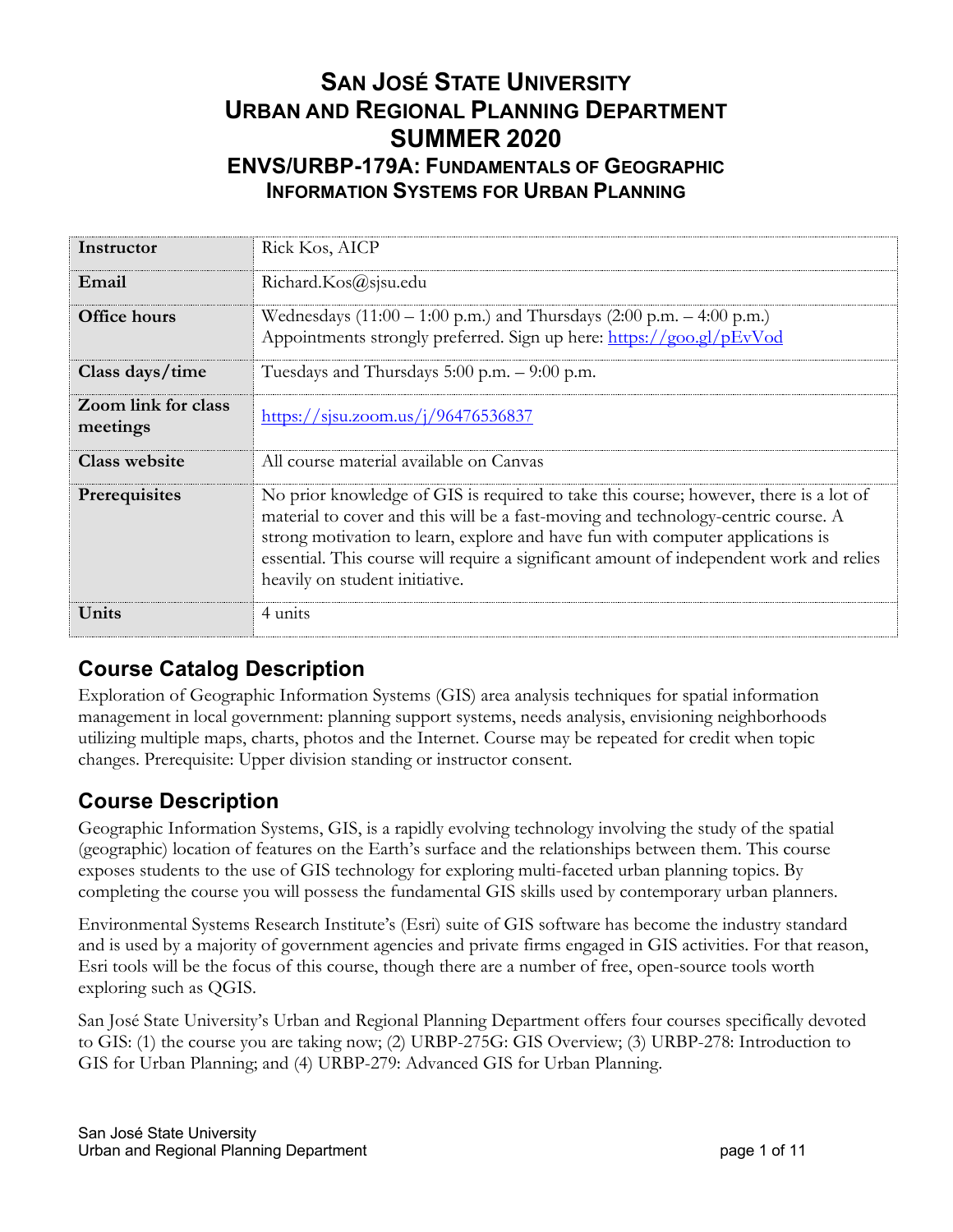This course strives to provide a balance between the "how-to" of using Esri GIS tools and the "why" of GIS by explaining the roles GIS technology plays in analyzing local and regional (even global) problems. During the first part of the course, you will learn the specific steps necessary to navigate the ArcGIS Online Map Viewer, acquire and manage geographic data sets, and query the data to answer typical planning-related questions. For some exercises, you will use real geospatial data from Bay Area cities, "warts and all", in order to learn how to overcome typical problems encountered by GIS practitioners. Next, we turn our attention to the Community Analyst and Story Map platforms.

The last part of the course will focus on the development, execution and presentation of a web mapping application. A key objective of the final project is to provide you with a product that you can present to current and future employers as evidence of your GIS abilities. I am continually impressed by the work that beginning learners produce for their final projects!

I am looking forward to helping you learn GIS tools. There are many avenues for assistance and to accelerate your understanding of GIS: in-class exercises and personal guidance from me, at least four office hours per week, and the ability to reach me via e-mail (I typically reply to clearly worded messages very quickly). There is a lot of work to complete in this course, but I'm here to help you succeed – and we'll have some fun, too.

# **Course Learning Objectives**

Upon successful completion of the course, you will be able to:

- **1.** Describe how contemporary urban planners use GIS as a tool for the analysis and display of quantitative data such as demographic information from the US Census Bureau;
- **2.** Utilize the core components and functionality of the ArcGIS Online Map Viewer;

**3.** Utilize Esri Community Analyst to undertake detailed demographic and consumer spending analysis at multiple scales;

- **4.** Conduct strategic attribute and spatial queries using geospatial datasets;
- **5.** Conceptualize, design, and execute an interactive web mapping application;
- **6.** Prepare a Story Map that integrates spatial data and supporting mixed-media materials;
- **7.** Utilize geoprocessing tools to transform geospatial datasets into new ones.

# **Planning Accreditation Board (PAB) Knowledge Components**

This course partially covers the following PAB Knowledge Components:

2b) Written, Oral and Graphic Communication: ability to prepare clear, accurate and compelling text, graphics and maps for use in documents and presentations.

2c) Quantitative and Qualitative Methods: data collection, analysis and modeling tools for forecasting, policy analysis, and design of projects and plans.

A complete list of the PAB Knowledge Components can be found at http://www.sjsu.edu/urbanplanning/courses/pabknowledge.html.

# **Required Course Text and Software**

No textbook is required. All course materials will be available on Canvas.

### **Recommended Readings and Materials**

Brewer, Cynthia A. *Designing Better Maps: A Guide for GIS Users.* Redlands, CA: Esri Press, 2015. ISBN: 9781589484405

San José State University Urban and Regional Planning Department **page 2** of 11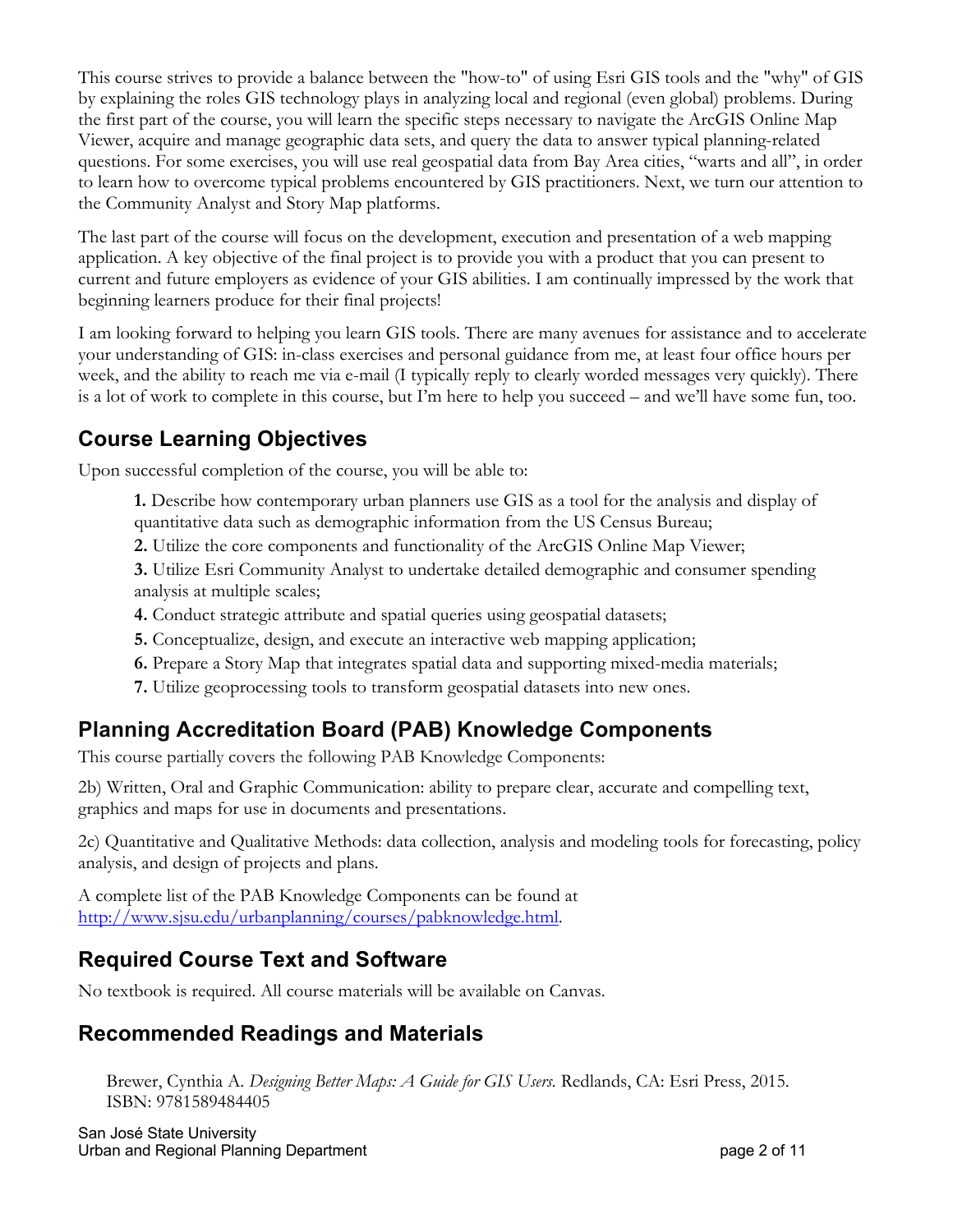- Al-Kodmany K. "Using Visualization Techniques for Enhancing Public Participation in Planning and Design: Process, Implementation, and Evaluation", *Landscape and Urban Planning* 45, no. 45 Issue 1, September 1999.
- "GIS Best Practices: GIS for Urban and Regional Planning", Esri white paper, January 2011. http://www.esri.com/library/bestpractices/urban-regional-planning.pdf (accessed July 3, 2012)
- Nedovic-Budc, Zorica. "Geographic information Science implications for Urban and Regional Planning", *URISA Journal,* Vol. 12, No. 2, Spring 2000. http://www.urisa.org/files/BudicVol12No2-7.pdf (accessed July 3, 2012)
- Peterson, Gretchen N. *GIS Cartography: A Guide to Effective Map Design*. Boca Raton, FL: CRC Press, 2009.
- Rantanen, Heil. "Tools to Facilitate Housing and Urban Processes: Mapping and Managing Local Knowledge", paper presentation at 2007 ENHR International Conference, Rotterdam. http://www.enhr2007rotterdam.nl/documents/W21\_paper\_Rantanen.pdf (accessed July 3, 2012)

### **Fundamentals for Success in this Course**

I will make every effort to help you succeed in this course so that you can use Esri GIS tools confidently and successfully in your future career endeavors. Naturally, it is your responsibility to complete all assignments and to take advantage of the many learning opportunities this semester. Your final grade will reflect your overall commitment to learning; highest grades correlate with student efforts that exceed average expectations of quality and thoroughness. Here are some tips to help you succeed this semester:

**Maintain a fast pace:** This will be a fast-moving and somewhat technologically advanced course, but concepts and instructions will be explained as clearly as possible. If you wish to evaluate your readiness for this course at the outset, please see me as soon as possible.

**Computer competencies:** Competence with the Windows operating system is expected, including the storing, copying and management of multiple data types; managing multiple windows and applications; and techniques for saving work frequently.

**Enjoyment of Learning:** A strong motivation to learn, explore and have fun with computer applications is essential. This course will require a significant amount of independent work and relies heavily on student initiative. A sense of humor with computer "headaches" is helpful, too!

**Seek Help Effectively:** Since GIS practitioners and urban planners are problem-solvers at their core, it is important that you adopt a problem-solving mindset in this course. Asking for assistance this semester is encouraged and signals to me that you are engaged in your work, motivated by excellence, and positively challenged by the assignments.

Asking for help will never be perceived as a liability in my class. However, when seeking assistance, it is important for you to (1) clearly communicate the problem and (2) demonstrate that you have attempted to solve the problem on your own and are ready to document your attempts. I am very happy to help you with your work outside of class meetings, during office hours or via email. If we work together via email, it is vital that you send me as much information as possible to help diagnose the problem. It is not sufficient to write to me and vaguely state, "I can't get this to work" and expect useful assistance without also including relevant screen captures and a description of the solution steps you've tried.

In general, I will be very responsive to queries that meet these criteria and much less so for "lazy queries", which I probably will not have the inclination to address quickly. This approach mirrors professional practice since supervisors expect valued employees to be proactive in solving problems.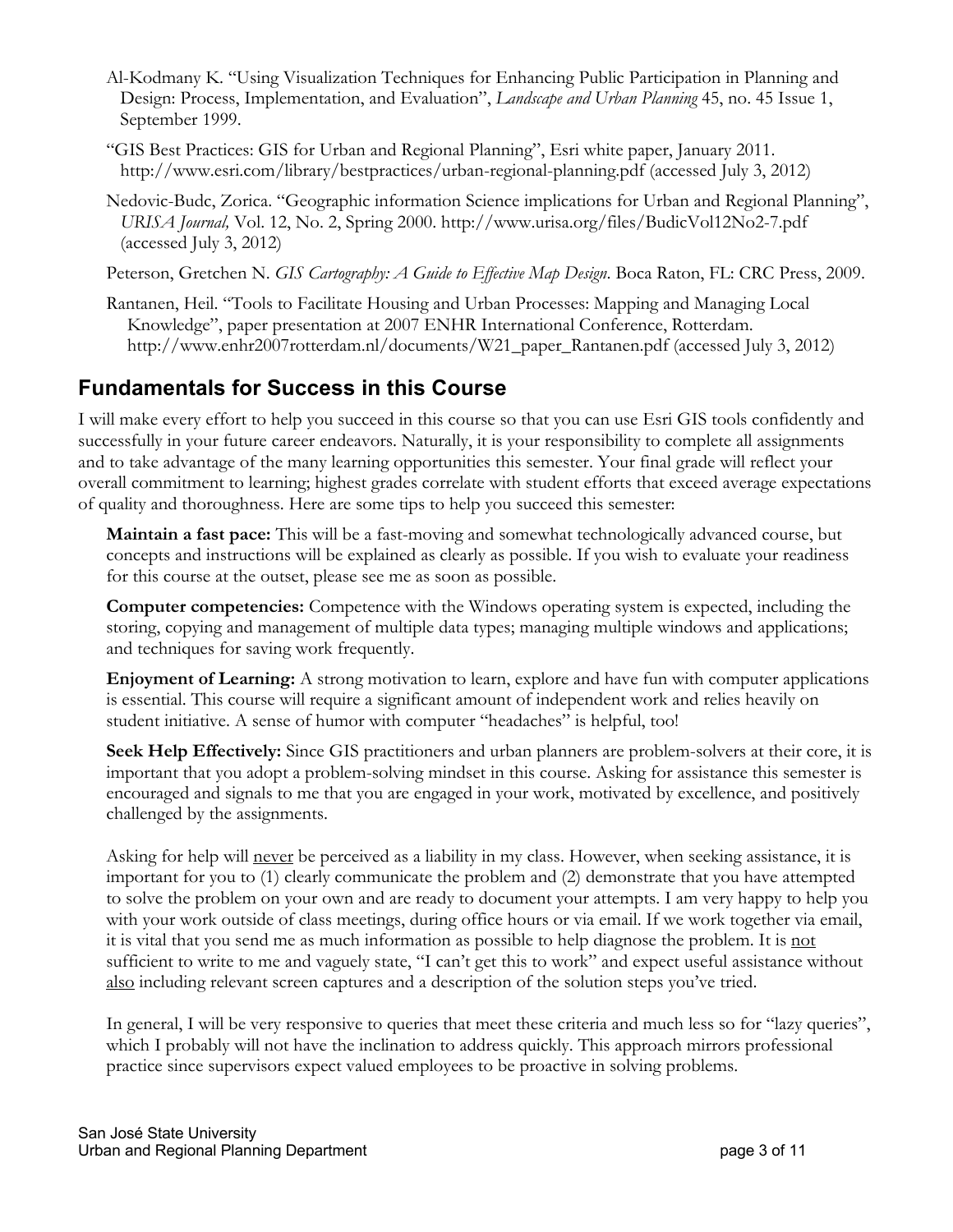**Focus and Respect:** I fully understand the temptations and distractions we all face today with email, websites, Twitter, Facebook and text messages vying for our attention, but if you have to "get something else done" during the class period, please do it elsewhere. Mobile phones need to be in silent mode, or turned off.

**Professional Conduct:** I conduct this course in a manner that mirrors professional practice in order to help you develop valuable workplace skills. We all need to be in agreement that the following standards will apply, as listed in the two sections below.

#### **Instructor Responsibilities**

- To create a physically and intellectually safe and stimulating environment for learning
- To assist students as much as possible with their individual and collective learning goals
- To help resolve conflicts that hinder learning by answering student questions clearly and promptly, or to research answers and reply to the student as soon as possible
- To treat students with respect and kindness, using encouragement and humor to foster learning
- To arrive at the start of each class session fully prepared and organized, with clear learning objectives and a schedule for the day's tasks ready to go
- To evaluate and grade student work fairly and accurately while providing constructive feedback

#### **Student Responsibilities**

- To attend each class session and to arrive punctually, bringing all needed materials
- To treat other students and the instructor with absolute respect, supporting fellow students whenever possible with their learning objectives, and minimizing distractions in class
- To complete all assignments on time and professionally according to the requirements listed in this syllabus
- To fully read and understand all aspects of this syllabus and to carry out the requirements herein
- To actively and consistently participate in class discussions and question-and-answer sessions
- To demonstrate self-reliance and self-direction in setting and completing learning objectives
- To accept responsibility for working collaboratively in the learning process

# **Course Assignments and Grading Policy**

Your grade for the course will be based on the following assignments and other components. All relevant materials and assignment details will be posted to Canvas.

| Assignment<br>(assignment descriptions follow this table)                                         | Percent of<br><b>Total Course</b><br>Grade | Course<br>Learning<br><b>Objectives</b><br>Covered |
|---------------------------------------------------------------------------------------------------|--------------------------------------------|----------------------------------------------------|
| $A - Map$ and data queries with ArcGIS Online Map Viewer                                          | 15%                                        | 1, 2, 4, 7                                         |
| <b>B</b> – Demographic data mapping and analysis with Community Analyst                           | 20%                                        | 1, 3                                               |
| $C$ – Produce an Esri Story Map                                                                   | 20%                                        | $\Omega$                                           |
| $D$ – Produce an interactive web mapping application<br>(One-credit professional engagement unit) | 25%                                        | 5                                                  |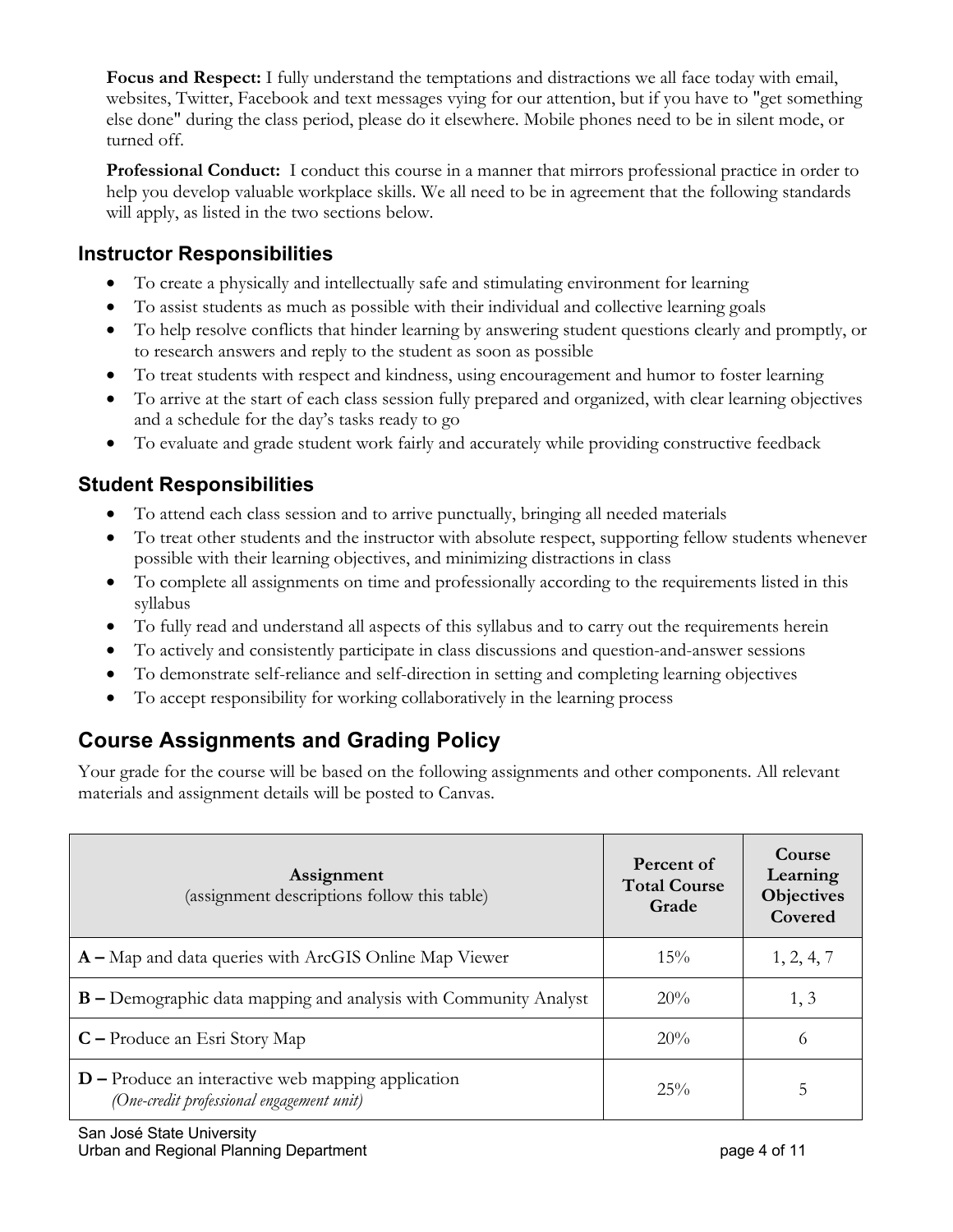| <b>Three Quizzes</b>                                                                                                                                                         | $15\%$ |  |
|------------------------------------------------------------------------------------------------------------------------------------------------------------------------------|--------|--|
| <b>Participation –</b> Consistent, active, well-prepared, and measureable<br>engagement in lectures and reading discussions, small team tasks, and<br>presentations in class | $5\%$  |  |

Assignment A will introduce students to the principles of working with geospatial, location-based data using the ArcGIS Online Map Viewer. Students will examine datasets of relevance to demographic analysis and related urban planning topics. Additionally, students will gain practice in obtaining data from online data portals and incorporating it into their ArcGIS Online account for further analysis. This assignment will allow students to work with the type of data and maps commonly used by urban planners, thereby building valuable geospatial skills.

Assignment B provides students with exposure to Esri's Community Analyst cloud-based mapping application. Community Analyst contains a wealth of demographic and consumer/business data of great value to analyses undertaken during the community assessment phase of work undertaken by urban planners.

Assignment C will provide time for students to develop an interactive Story Map which integrates a mapbased platform with supporting material such as video, text, photos and other graphics.

Assignment D involves the conceptualization, development, and execution of an independent GIS project. The end product will be an interactive web mapping application hosted in student ArcGIS Online accounts. Students will present their finished application to the class on the final day of the course. Completion of Assignment D will constitute the professional engagement unit for this course since the tasks, in all respects, will mirror the process by which urban planners with GIS skills undertake a professional GIS project.

Three quizzes will reinforce the material covered during class lectures and in homework assignments.

### **Calculation of Final Course Letter Grade**

I will calculate the final letter grade for the course by weighting the grade for each assignment according to the percentages in the table above. To do this, I first convert the letter grade for each assignment to a number using a 4-point scale (A+ = 4.33, A = 4.0, A- = 3.67, B+ = 3.33, B = 3.0, B- = 2.67, C+ = 2.33, C = 2.0, C- $= 1.67$ ,  $D = 1$ , and  $F = 0$ ).

I then use these numbers and the weights for each assignment to calculate a final, numerical grade for the course based on a 4-point scale. That number is converted back to a letter grade ( $A = 3.85 +$ ,  $A = 3.50 -$ 3.84, B + = 3.17 – 3.49, B = 2.85 – 3.16, B - = 2.50 – 2.84, C + = 2.17 – 2.49, C = 1.85 – 2.16, C - = 1.41 – 1.84, D + = 1.17 – 1.40, D =  $0.85 - 1.16$ , F =  $0 - 0.84$ ).

This grading scheme will not always be followed strictly since upward adjustment of the final course grade will be made if performance on one activity is an outlier (e.g. exceptionally low) or if the pattern of scores shows a significant improvement over time. If such adjustments are made, they usually result in about a halfletter grade improvement. Students are encouraged to meet privately with me early in the semester to discuss expectations.

### **Other Grading and Assignment Issues**

I understand that grades are important to students on both a personal and professional level. They are a measure of your achievements in class and your progress towards meeting the course learning objectives. I also understand that there tends to be a great deal of "grade anxiety" in a university setting. The best way that I can help students with these matters is to be as clear as possible about grading criteria and weightings in this syllabus, so that you can plan accordingly. Please understand that I am a very thoughtful, careful, thorough

San José State University Urban and Regional Planning Department **page 5 of 11** and page 5 of 11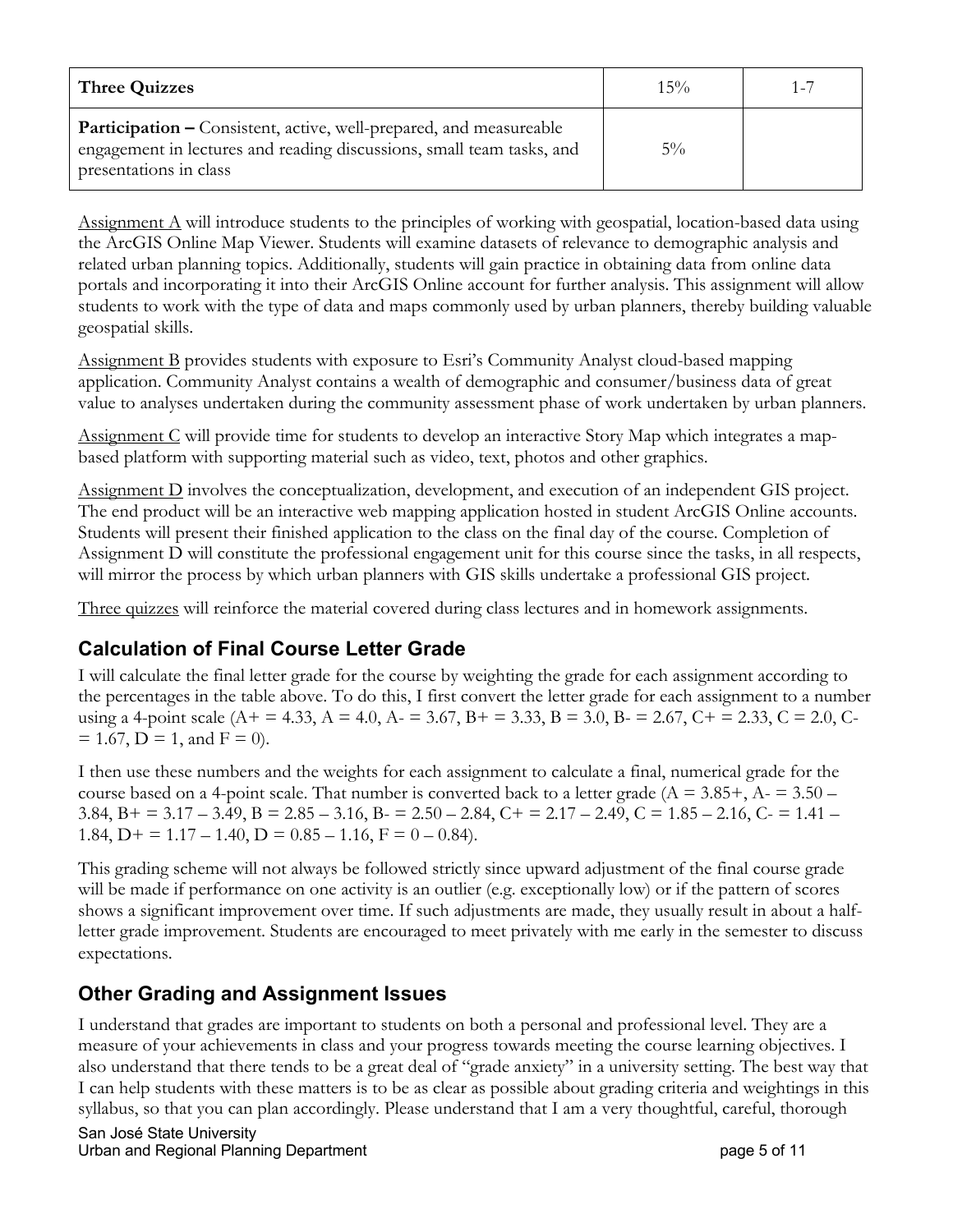and fair grader of student assignments and it is a responsibility that I do not take lightly. You are encouraged to review your graded assignments with me at any time to discuss my comments and suggestions for improvement.

I've been called a "tough grader", and it's true! High grades must be earned and all grades reflect my comprehensive estimation of a student's effort - just as our efforts in a professional work environment are judged accordingly and considered by supervisors for promotions and pay raises. For example, I reserve a grade of "A" only for **exceptional** work, as a way of honoring students who go "above and beyond" when completing course assignments. After all, the strict definition of an "A" grade is "exceptional", not "average" or even "above average".

Occasional oopportunities for optional extra credit will be explained in individual assignment handouts that students can download from Canvas.

#### **Final Examination or Evaluation**

Assignment D, described on the previous page, will constitute the final examination for this course. The same assignment also serves as the one-credit, department-required "professional engagement unit" for this course.

#### **Course Workload**

Success in this course is based on the expectation that students will spend, for each unit of credit, a minimum of forty-five hours over the length of the course (normally 3 hours per unit per week with 1 of the hours used for lecture) for instruction or preparation/studying or course related activities including but not limited to internships, labs, clinical practica. Other course structures will have equivalent workload expectations as described in the syllabus.

Because this is a four-unit class, students can expect to spend a minimum of ten to fifteen hours per week in addition to time spent in class and on scheduled tutorials or activities. Special projects or assignments will require additional work for the course. Careful time management will help you keep up with readings and assignments and enable you to be successful in all of your courses.

# **Participation in Class and Attendance**

Student participation in class discussions is a vital component of this course and students should make every attempt to attend all classes and actively participate in discussions. In cases where a student misses a significant number of lectures or does not actively participate in discussions, this will impact the final course grade. According to University policy F69-24, "Students should attend all meetings of their classes, not only because they are responsible for material discussed therein, but because active participation is frequently essential to ensure maximum benefit for all members of the class. Attendance per se shall not be used as a criterion for grading."

### **Completing Assignments on Time and Professionally**

Assignments are due at the date and time specified on each assignment handout. In only rare instances will late assignments be accepted, as described below. Late assignments will receive a one-letter grade deduction for each day an assignment is late. For example, if the assignment would normally receive a grade of "B" but is submitted one day late, it will receive a final grade of "C".

I realize that life happens. If you expect not to be able to complete an assignment on time, it is important for you to contact me **at least 24 hours prior to the due date** and, if appropriate, the other students in a group (for group project work). You must also provide a date and time by which the late assignment will be submitted. If you do not communicate an anticipated late assignment within this time frame or if the late assignment is not received on the date promised, the assignment will receive a grade of zero. The grading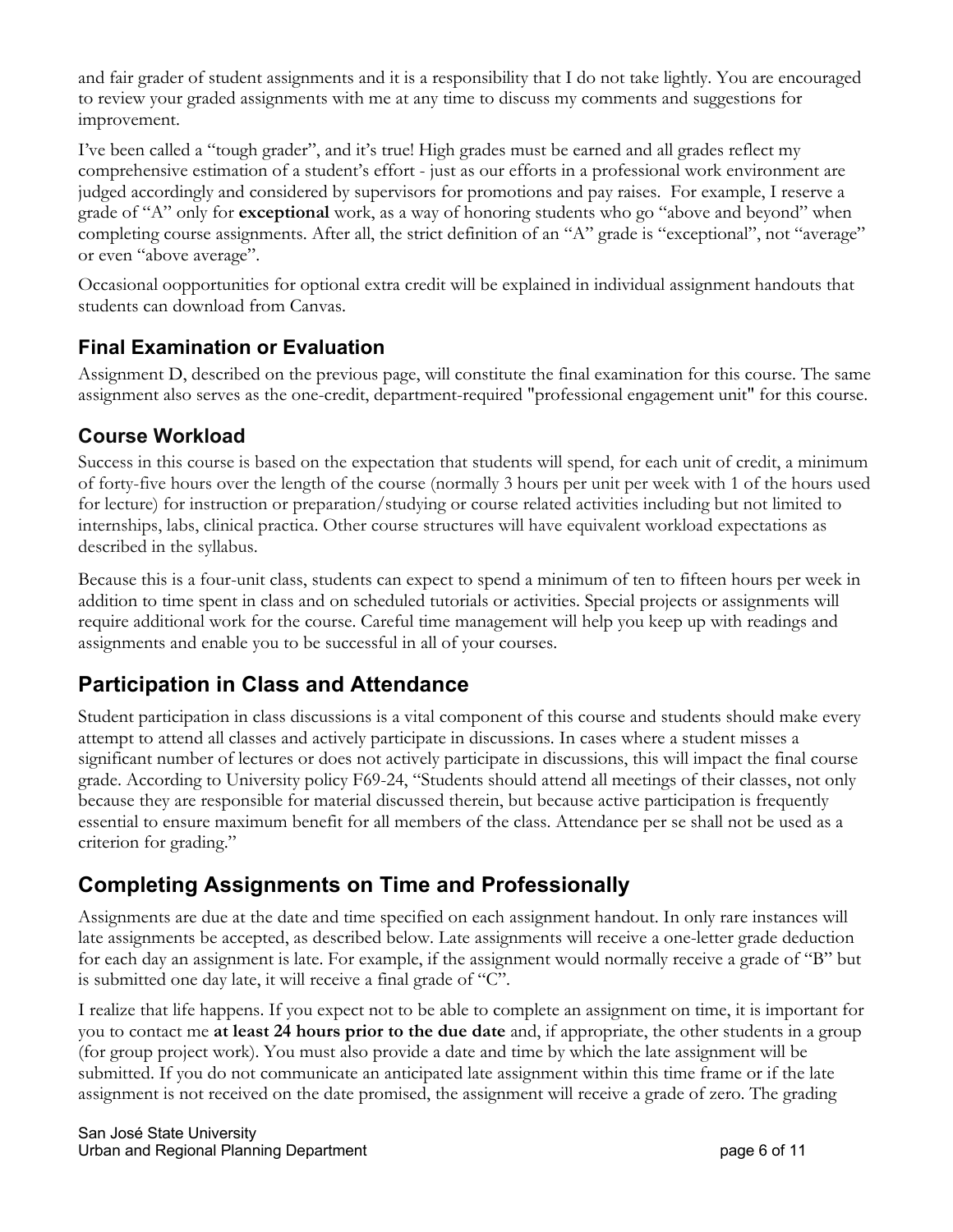policies described earlier in the syllabus will still apply. **A maximum of two late assignments that adhere to this policy will be accepted**; all subsequent late assignments will receive an automatic grade of zero. Sorry, no exceptions to these policies will be granted, in fairness to the majority of students who submit their assignments on time.

Since this course focuses on the development of professional skills used by urban planners, the presentation of submitted materials will be considered as part of the assignment's grade. For example, all assignments must include the student's name, date, course number, assignment number and other items as directed by the instructor. Neatness, clarity and organization do count. As in a professional setting, typed submissions are expected; handwritten assignments are not acceptable. Assignments not meeting these fundamental practices of professional presentation will generally receive a one-half to one-point deduction in the grade.

### **University Policies**

Per University Policy S16-9, university-wide policy information relevant to all courses, such as academic integrity, accommodations, etc. will be available on Office of Graduate and Undergraduate Programs' Syllabus Information web page at http://www.sjsu.edu/gup/syllabusinfo/

# **Plagiarism and Citing Sources Properly**

Plagiarism is the use of someone else's language, images, data, or ideas without proper attribution. It is a very serious offense both in the university and in your professional work. In essence, plagiarism is both theft and lying: you have stolen someone else's ideas, and then lied by implying that they are your own.

#### **Plagiarism will lead to grade penalties and a record filed with the Office of Student Conduct and Ethical Development. In severe cases, students may also fail the course or even be expelled from the university.**

**If you are unsure what constitutes plagiarism, it is your responsibility to make sure you clarify the issues before you hand in draft or final work.**

Learning when to cite a source and when not to is an art, not a science. However, here are some common examples of plagiarism that you should be careful to avoid:

- Using a sentence (or even a part of a sentence) that someone else wrote without identifying the language as a quote by putting the text in quote marks and referencing the source.
- Paraphrasing somebody else's theory or idea without referencing the source.
- Using a picture or table from a webpage or book without reference the source.
- Using data some other person or organization has collected without referencing the source.

The SJSU MLK Library provides a short (15 minutes) and informative plagiarism tutorial. The MUP faculty highly encourage all students to complete it. Details are here: https://libguides.sjsu.edu/c.php?g=853661&p=6111789

Also, the University of Indiana has developed a very helpful website with concrete examples about proper paraphrasing and quotation. See in particular the following pages:

- Overview of plagiarism at www.indiana.edu/~istd/overview.html
- Examples of plagiarism at www.indiana.edu/~istd/examples.html
- Plagiarism quiz at www.indiana.edu/~istd/test.html

If you still have questions, feel free to talk to me personally. There is nothing wrong with asking for help, whereas even unintentional plagiarism is a serious offense.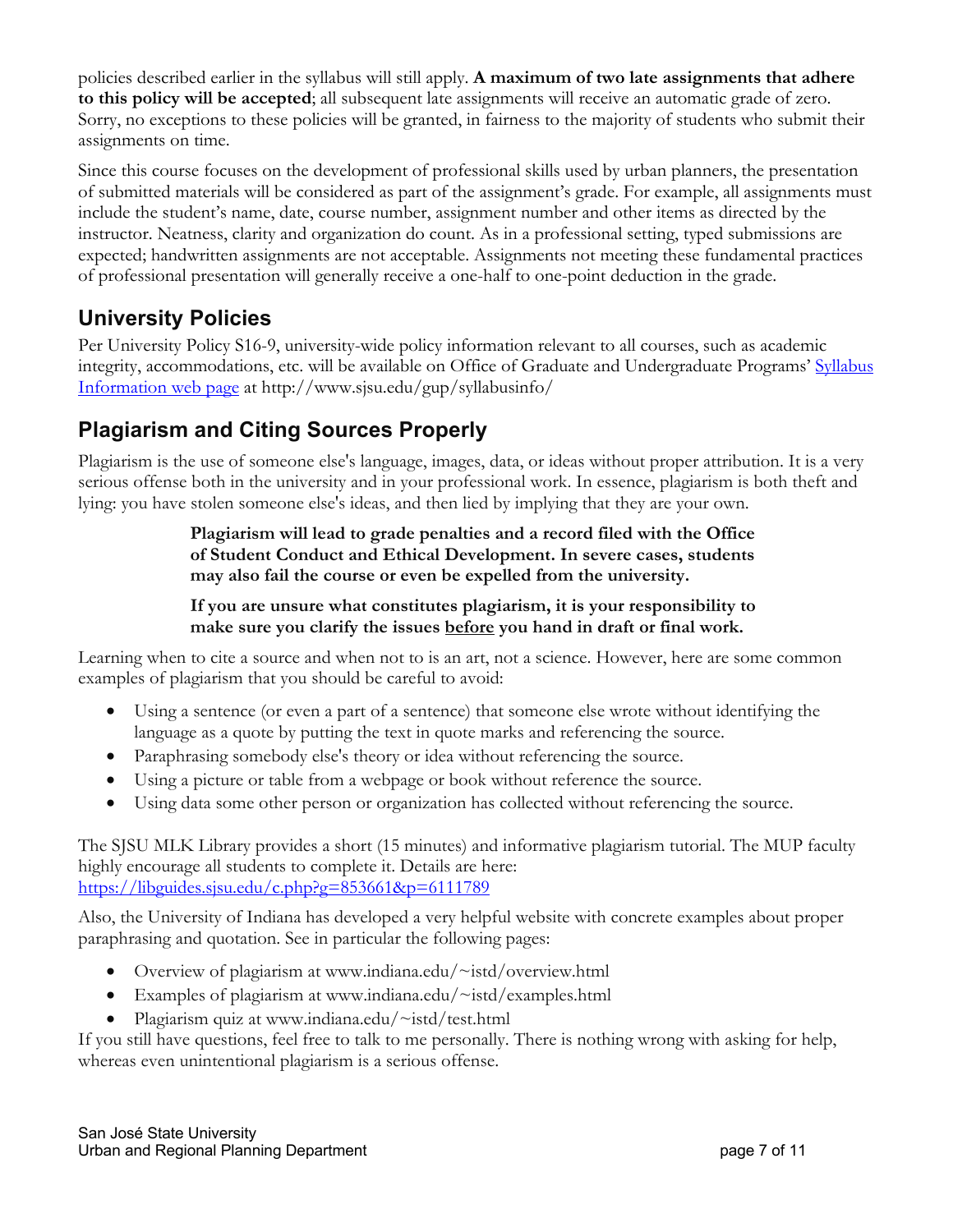### **Citation style**

It is important to properly cite any references you use in your assignments. The Department of Urban and Regional Planning uses Kate Turabian's *A Manual for Writers of Research Papers, Theses, and Dissertations*, 8th edition (University of Chicago Press, 2013, ISBN 780226816388). Copies are available in the SJSU King Library. Additionally, the book is relatively inexpensive, and you may wish to purchase a copy.

Please note that Turabian's book describes two systems for referencing materials: (1) "notes" (footnotes or endnotes), plus a corresponding bibliography, and (2) in-text parenthetical references, plus a corresponding reference list. **In this class, students should use the "notes" style** since I feel that it creates a less visually distracting experience for your reader than the parenthetical-reference style.

### **Library Liaison**

The SJSU Library Liaison for the Urban and Regional Planning Department is Ms. Peggy Cabrera. If you have questions, you can contact her at peggy.cabrera@sjsu.edu or 408-808-2034.

# **About the Instructor: Rick Kos, AICP**

I am very much looking forward to working with you this semester and expect that you will learn quite a bit in our few weeks together. We'll have some fun along the way, too. My goal is to teach you introductory GIS skills clearly, with minimal jargon and maximum time using the software to help you remain competitive in today's labor market.

Throughout my career using GIS, I have never strayed far from my roots in urban and regional planning and this combination of experience is what I am excited to share with you. I take pride in providing personal, oneon-one attention to the needs of my students and strongly encourage you to take advantage of all opportunities to participate during class and office hours.

My formal training is in environmental planning and urban design (B.S., Rutgers University, 1985) as well as regional planning and New Urbanism (Masters, University of North Carolina at Chapel Hill, 1995). In the late 1980s, I worked as a planner in Middlesex County, New Jersey, reviewing subdivision and site plan proposals for compliance with county regulations. In the 1990s, I served two rapidly growing North Carolina municipalities in a dual role as town planner and GIS coordinator (the latter being a role I created for both towns), so I am equally conversant in the language of both disciplines. From 1996 - 2000, I served as Senior Town Planner for Huntersville, North Carolina, the fastest-growing town of its size in the state at the time. The New Urbanist principles mandated by the Town's development regulations applied to both greenfield and infill sites. Since the regulations were design-based (i.e. non-Euclidean), they required me to make frequent subjective judgments on the visual qualities of streets, the orientation of proposed buildings to public spaces, and the relationship of buildings and land uses to one another. I thoroughly enjoyed defending the principles of traditional town planning, often to developers and citizens that were not particularly receptive to deviations from the conventional suburban planning model.

After relocating to the Bay Area in 2000, I worked with the Metropolitan Transportation Commission in Oakland as a GIS Analyst. The Bay Area Lifeline Transportation Map that I completed for MTC was chosen from among thousands of entries for inclusion in Esri's *2003 Map Book*. This annual publication showcases innovative uses of Esri's GIS software to solve real-world problems. The Lifeline Map locates disadvantaged neighborhoods and thousands of geocoded essential destinations (e.g. grocery stores, daycare centers, clinics) within the nine county region, along with existing public transit services. The spatial analyses enabled by this mapping work allowed transportation planners to locate gaps in transit service so that decision-makers could direct funding to alter bus schedules, connections, and routing for improved neighborhood connectivity.

From 2003 to 2007 I served as GIS Manager for Design, Community & Environment, a planning and design firm in Berkeley. I managed all aspects of the firm's GIS practice and took great pride in keeping hundreds of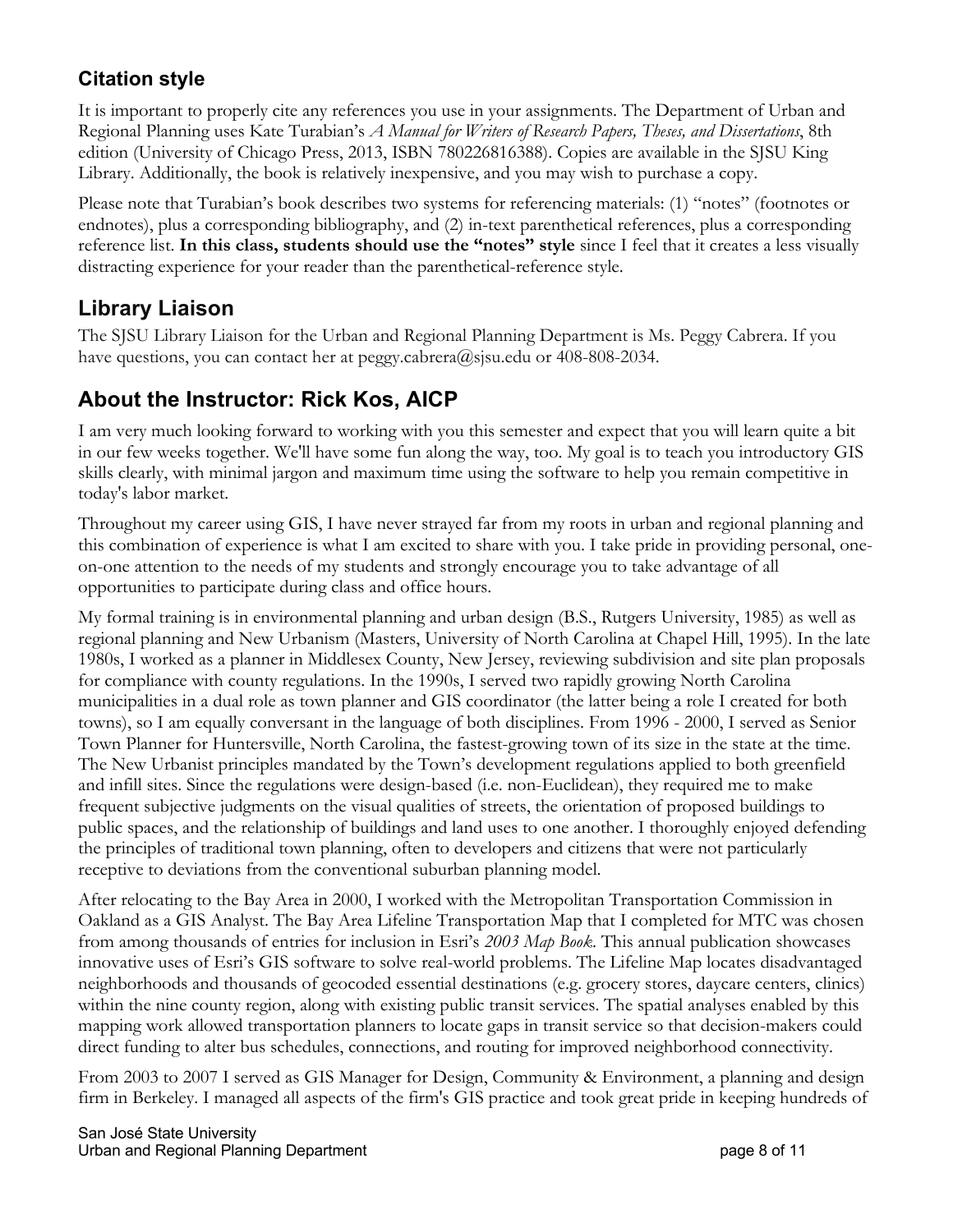data layers organized across multiple projects, ensuring that the firm's metadata was up-to-date, training staff to use ArcGIS and ArcCatalog, and managing the production of hundreds of maps for General Plans and EIRs throughout California.

I also manage the GIS Education Center for a non-profit organization called BayGeo. Additionally, I have coauthored a book titled *GIS for Economic Development* with Professor Mike Pogodzinski of the SJSU Economics Department, released in late 2012 by Esri Press. I also engage in a number of freelance GIS projects, including transit planning analyses for Mobility Planners, LLC and the development of interactive webapps.

I've been teaching at San José State since 2007 and, I must admit, it is my favorite job of those listed above. **Welcome!** Let's work hard and have fun! I'm here to help you succeed with GIS.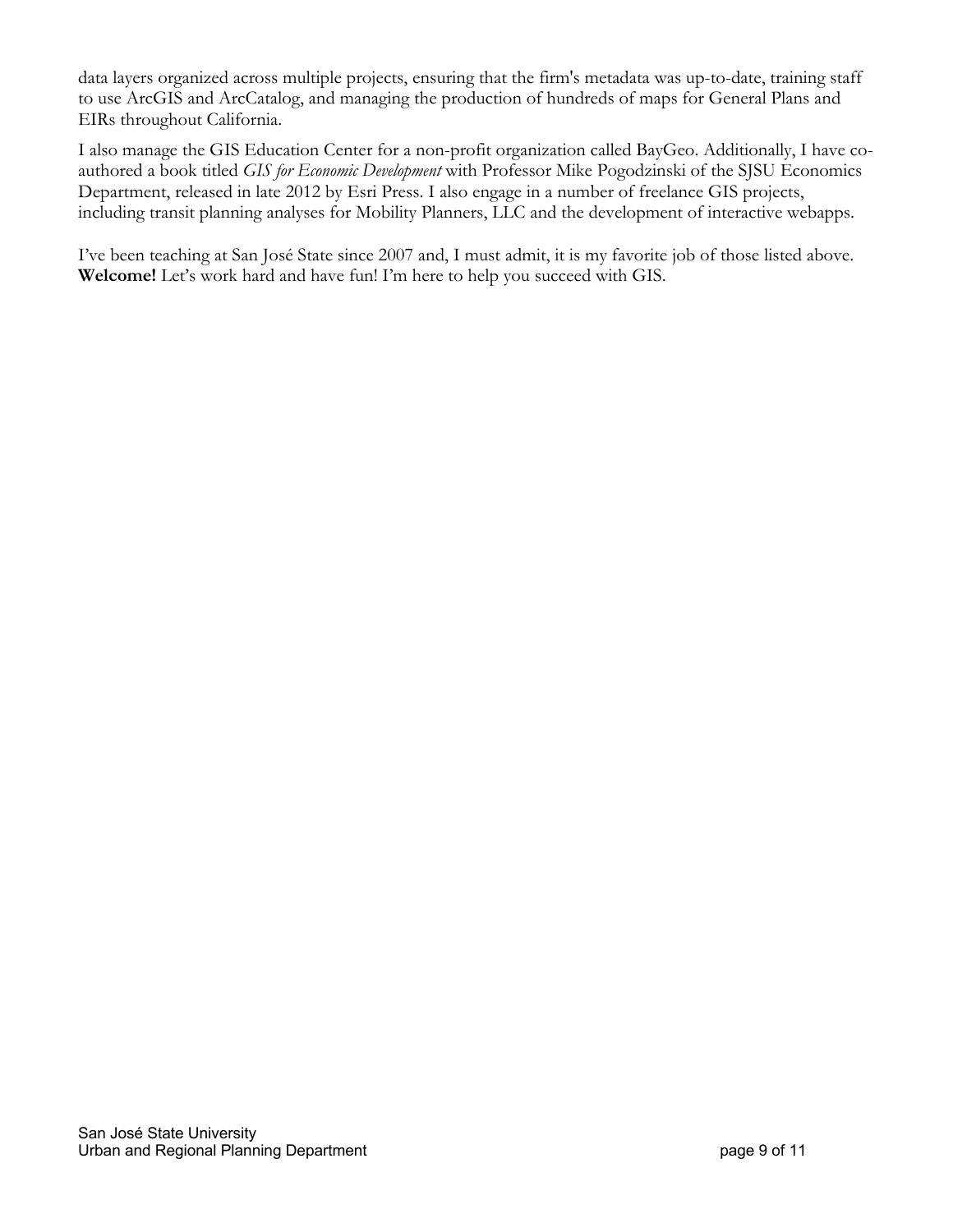### **ENVS/URBP-179A: FUNDAMENTALS OF GEOGRAPHIC INFORMATION SYSTEMS FOR URBAN PLANNING SUMMER 2020 COURSE SCHEDULE**

The following course outline describes the general approach we will take this semester, but specific details are subject to change with reasonable notice. I will communicate changes via email and verbally in class.

| Date                | Topic                                                                                                                                                                                                                                                                                                                                                                                           | <b>Assignment and Quiz</b><br><b>Due Dates</b>          |
|---------------------|-------------------------------------------------------------------------------------------------------------------------------------------------------------------------------------------------------------------------------------------------------------------------------------------------------------------------------------------------------------------------------------------------|---------------------------------------------------------|
| Tuesday<br>June 02  | <b>Getting Started</b><br>- Course and syllabus overview.<br>- What is GIS and ArcGIS Online?<br>- How do contemporary urban planners use GIS for research<br>and in the professional workplace?<br>- Overview of Assignment A.                                                                                                                                                                 |                                                         |
| Thursday<br>June 04 | Geospatial Explorations with ArcGIS Online Map Viewer<br>- Practice fundamental concepts: spatial relationships, querying<br>data, basic geoprocessing tools.<br>- Work with open data portals.                                                                                                                                                                                                 |                                                         |
| Tuesday<br>June 09  | Study Urban Populations with Esri's Community Analyst<br>- Explore a powerful, cloud-based mapping platform brimming<br>with business, consumer spending, and demographic data.<br>- We'll use Community Analyst to explore a Bay Area city of<br>interest to you as we prepare for Assignment B.                                                                                               | Assignment $\bf{A}$<br>(ArcGIS Online exercises)        |
| Thursday<br>June 11 | <b>Community Analyst Part 2</b><br>We'll continue exploring Community Analyst and its wealth of<br>data for urban planning applications.<br><b>Explore 3D Analysis using ArcGIS Scene Viewer</b><br>A short exercise to whet your appetite for the 'cool factor' of 3D<br>analysis as it pertains to urban and environmental planning.                                                          | QUIZ #1 -                                               |
| Tuesday<br>June 16  | <b>Explore Esri Story Maps</b><br>- Story Maps are a fun way to link geographic information and<br>maps with other narrative material (text, videos, photos, etc.)<br>and produce an immersive, interactive experience.<br>- We'll explore the Story Maps platform to help you develop<br>ideas for completing Assignment C.                                                                    | Assignment <b>B</b><br>(Community Analyst<br>exercises) |
| Thursday<br>June 18 | Create and Share an Online Covid-19 Data Dashboard<br>- Operations Dashboard is a configurable web application that<br>provides location-aware data visualization and analytics for a<br>real-time operational view of people, services, assets, and<br>events.<br>- We'll use Dashboard to map real-time Covid-19 data. You'll be<br>able to share the resulting interactive dashboard online. | QUIZ $#2 -$                                             |